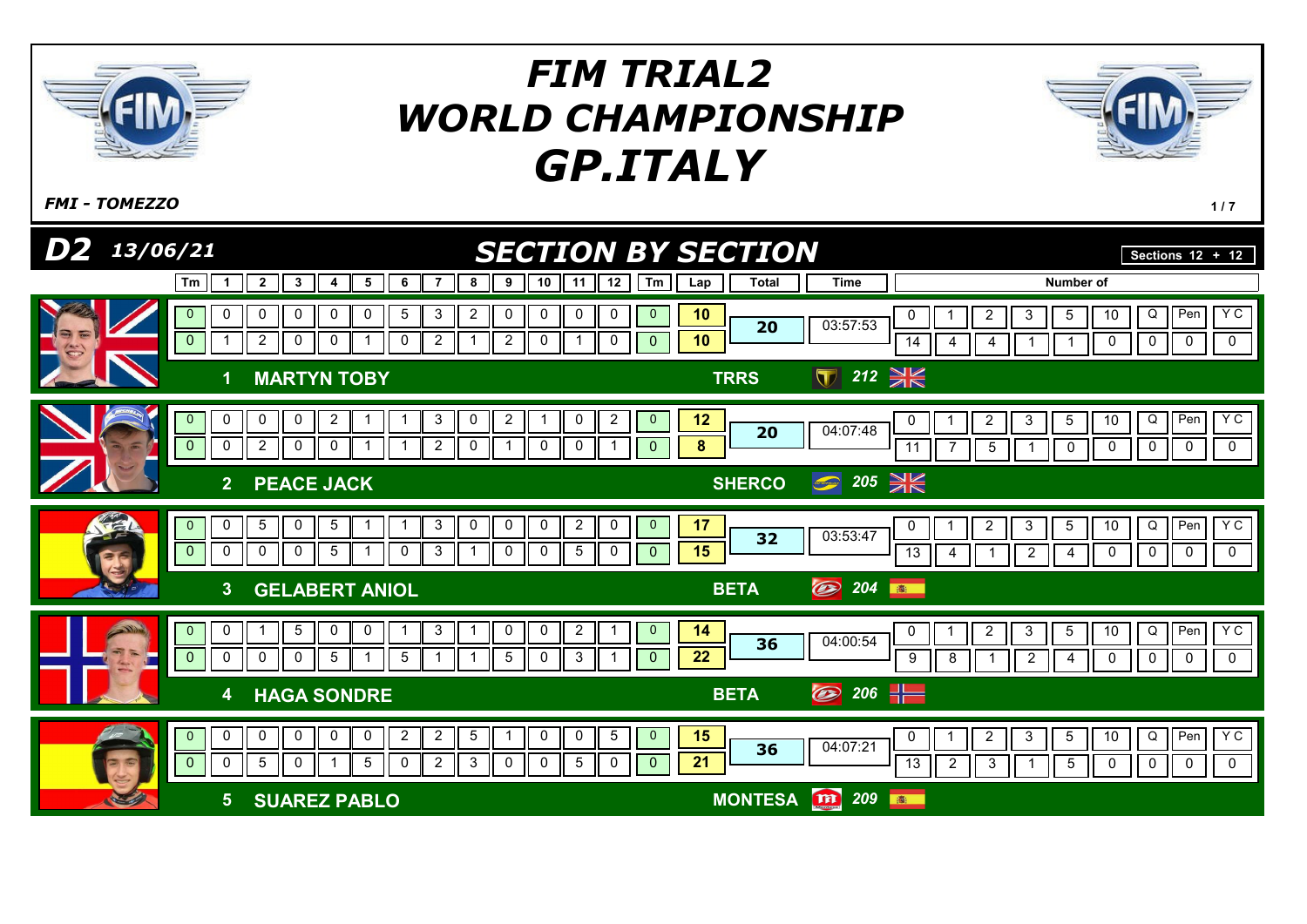

 $F$ MI - TOMEZZO  $2/7$ 

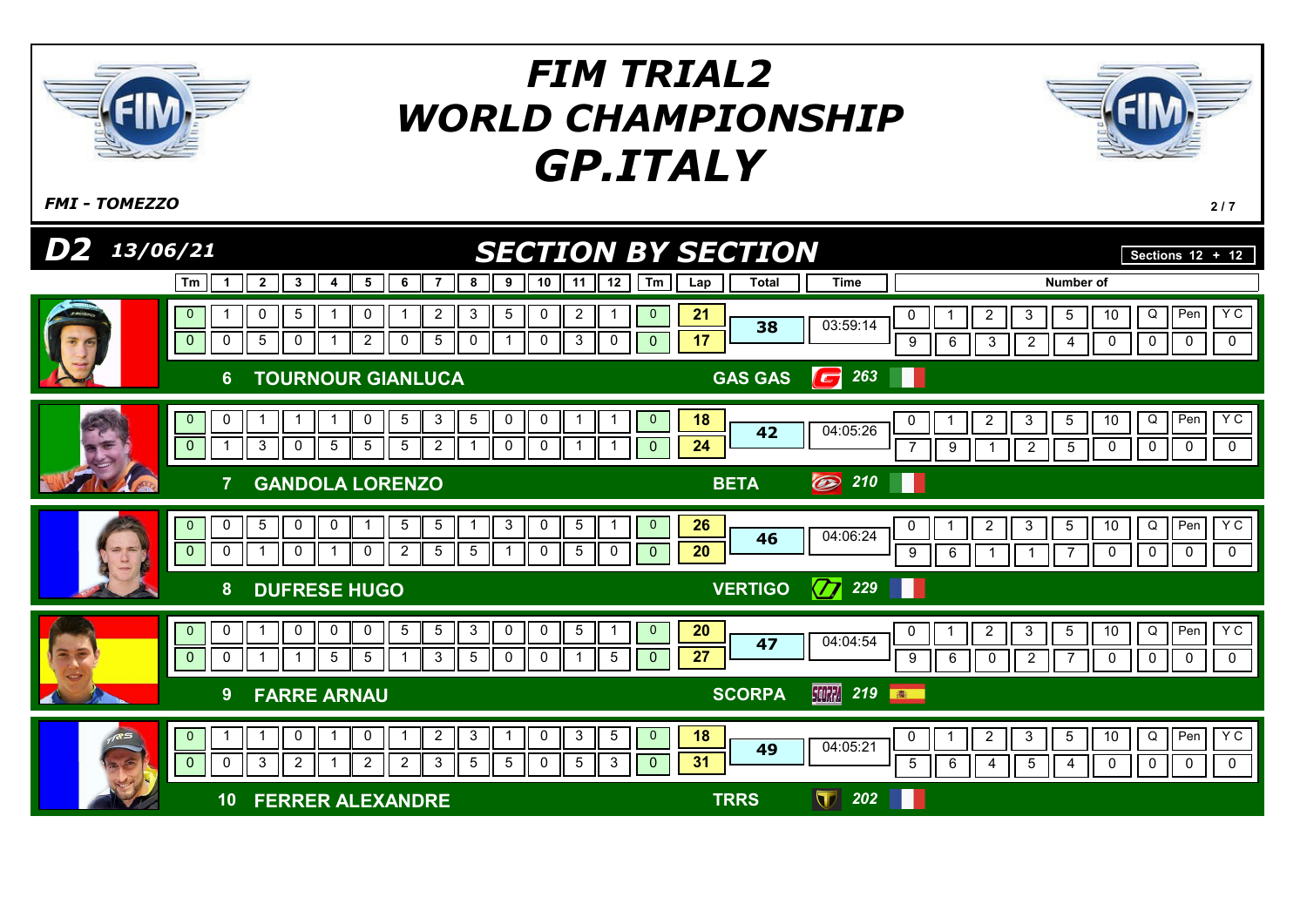

 $F$ MI - TOMEZZO  $3/7$ 

| D <sub>2</sub><br>13/06/21                                    | <b>SECTION BY SECTION</b>                                                                                                                                                                                                                                                 | Sections $12 + 12$  |                                |                                                                                                                                                                                                    |
|---------------------------------------------------------------|---------------------------------------------------------------------------------------------------------------------------------------------------------------------------------------------------------------------------------------------------------------------------|---------------------|--------------------------------|----------------------------------------------------------------------------------------------------------------------------------------------------------------------------------------------------|
| Tm<br>$\mathbf 1$                                             | $\overline{2}$<br>8<br>$\mathbf{3}$<br>$5\overline{5}$<br>6<br>$\overline{7}$<br>9<br>10<br>12<br>Tm<br>11<br>4                                                                                                                                                           | <b>Total</b><br>Lap | <b>Time</b>                    | Number of                                                                                                                                                                                          |
| 0<br>$\mathbf{0}$<br>$\pmb{0}$<br>0                           | $\sqrt{5}$<br>$\overline{c}$<br>$\boldsymbol{2}$<br>5<br>$\mathbf 0$<br>5<br>0<br>0<br>$\mathbf{0}$<br>$5\phantom{.0}$<br>3<br>$5\phantom{.0}$<br>$\overline{5}$<br>$\sqrt{5}$<br>5<br>0<br>$\mathbf 0$<br>0<br>$\overline{0}$                                            | 22<br>52<br>30      | 04:02:21                       | Y <sub>C</sub><br>Q<br>Pen<br>0<br>$\overline{\mathbf{c}}$<br>$\mathbf{3}$<br>$5\phantom{.0}$<br>10<br>$\mathbf 0$<br>$\mathbf 0$<br>$\mathbf 0$<br>8<br>$5\,$<br>$\overline{c}$<br>8<br>$\pmb{0}$ |
| 11                                                            | <b>RABINO CARLOALBERTO</b>                                                                                                                                                                                                                                                | <b>BETA</b>         | $\circledcirc$<br>268          |                                                                                                                                                                                                    |
| $\mathbf{0}$<br>0<br>$\overline{0}$<br>0                      | $\overline{2}$<br>5<br>0<br>5<br>5<br>$\sqrt{5}$<br>5<br>$\sqrt{5}$<br>5<br>$\mathbf{0}$<br>0<br>1<br>$5\phantom{.0}$<br>2<br>$\mathbf{3}$<br>$\overline{2}$<br>$5\phantom{.0}$<br>$\mathbf 0$<br>0<br>0<br>0<br>$\mathbf{0}$<br>0                                        | 38<br>56<br>18      | 04:09:07                       | Y <sub>C</sub><br>Q<br>Pen<br>$\overline{c}$<br>$\mathbf{3}$<br>$5\phantom{.0}$<br>10<br>0<br>$\mathbf 0$<br>9<br>$\overline{2}$<br>$\mathbf{3}$<br>9<br>0<br>0<br>$\mathbf 0$                     |
| 12                                                            | <b>RIVA ANDREA</b>                                                                                                                                                                                                                                                        | <b>TRRS</b>         | $\overline{\mathbf{U}}$<br>256 | ш                                                                                                                                                                                                  |
| $\mathbf{0}$<br>$\pmb{0}$<br>$\mathbf{3}$                     | $\overline{2}$<br>$\mathbf 0$<br>$5\phantom{.0}$<br>5<br>5<br>$5\overline{)}$<br>0<br>5<br>$\overline{0}$<br>-1<br>-1<br>3<br>$\mathbf 0$<br>$5\phantom{.0}$<br>$\mathbf{3}$<br>$5\phantom{.0}$<br>5<br>$\mathbf 0$<br>$\mathbf 0$<br>$\mathbf{1}$<br>0<br>$\overline{0}$ | 31<br>57<br>26      | 04:03:08                       | YC<br>$\mathbf{3}$<br>Q<br>Pen<br>$\overline{c}$<br>$5\phantom{.0}$<br>10<br>0<br>$6\phantom{1}6$<br>$\mathbf{3}$<br>$\pmb{0}$<br>$\mathbf 0$<br>$\mathbf 0$<br>$\mathbf 0$<br>6<br>8              |
| 13<br>$W$ B.                                                  | <b>TRUEBA GERARD</b>                                                                                                                                                                                                                                                      | <b>BETA</b>         | $\circledcirc$<br>250          | 高                                                                                                                                                                                                  |
| 2<br>$\mathbf{0}$<br>$\mathbf 0$<br>0<br>Posts.               | $\sqrt{5}$<br>$\sqrt{5}$<br>$\mathbf 0$<br>3<br>$5\phantom{.0}$<br>$\overline{5}$<br>$\overline{5}$<br>5<br>0<br>5<br>$\overline{0}$<br>$\mathbf 0$<br>$\overline{2}$<br>$\overline{2}$<br>$\overline{2}$<br>$\sqrt{5}$<br>5<br>0<br>0<br>0<br>$\mathbf{0}$               | 41<br>59<br>18      | 04:00:56                       | YC<br>$\overline{5}$<br>Q<br>Pen<br>$\overline{2}$<br>3<br>10<br>0<br>$\mathbf 0$<br>0<br>$\mathbf 0$<br>$\mathbf{3}$<br>9<br>0<br>$\overline{4}$                                                  |
| 14                                                            | <b>CANALES ALEX</b>                                                                                                                                                                                                                                                       | <b>SHERCO</b>       | $\bullet$ 255                  | 181                                                                                                                                                                                                |
| $\mathbf{0}$<br>0<br>$\widehat{\bullet}$<br>$\mathbf{0}$<br>0 | $\overline{2}$<br>3<br>5<br>3<br>0<br>$\overline{2}$<br>$\overline{2}$<br>$\mathbf{3}$<br>0<br>5<br>$\mathbf{0}$<br>1<br>$\overline{5}$<br>$\overline{0}$<br>5<br>3<br>$5\phantom{.0}$<br>3<br>3<br>5<br>5<br>$\mathbf 0$<br>$\Omega$<br>$\overline{0}$                   | 26<br>60<br>34      | 03:57:39                       | <b>YC</b><br>Q<br>Per<br>$\mathbf{3}$<br>$\overline{5}$<br>$\overline{a}$<br>10<br>0<br>$\overline{1}$<br>$\mathbf 0$<br>$\mathbf{3}$<br>0<br>0<br>$\mathbf 0$<br>6                                |
| 15                                                            | <b>KRAFT JOSCHKA</b>                                                                                                                                                                                                                                                      | <b>TRRS</b>         | $\mathbf \nabla$<br>252        |                                                                                                                                                                                                    |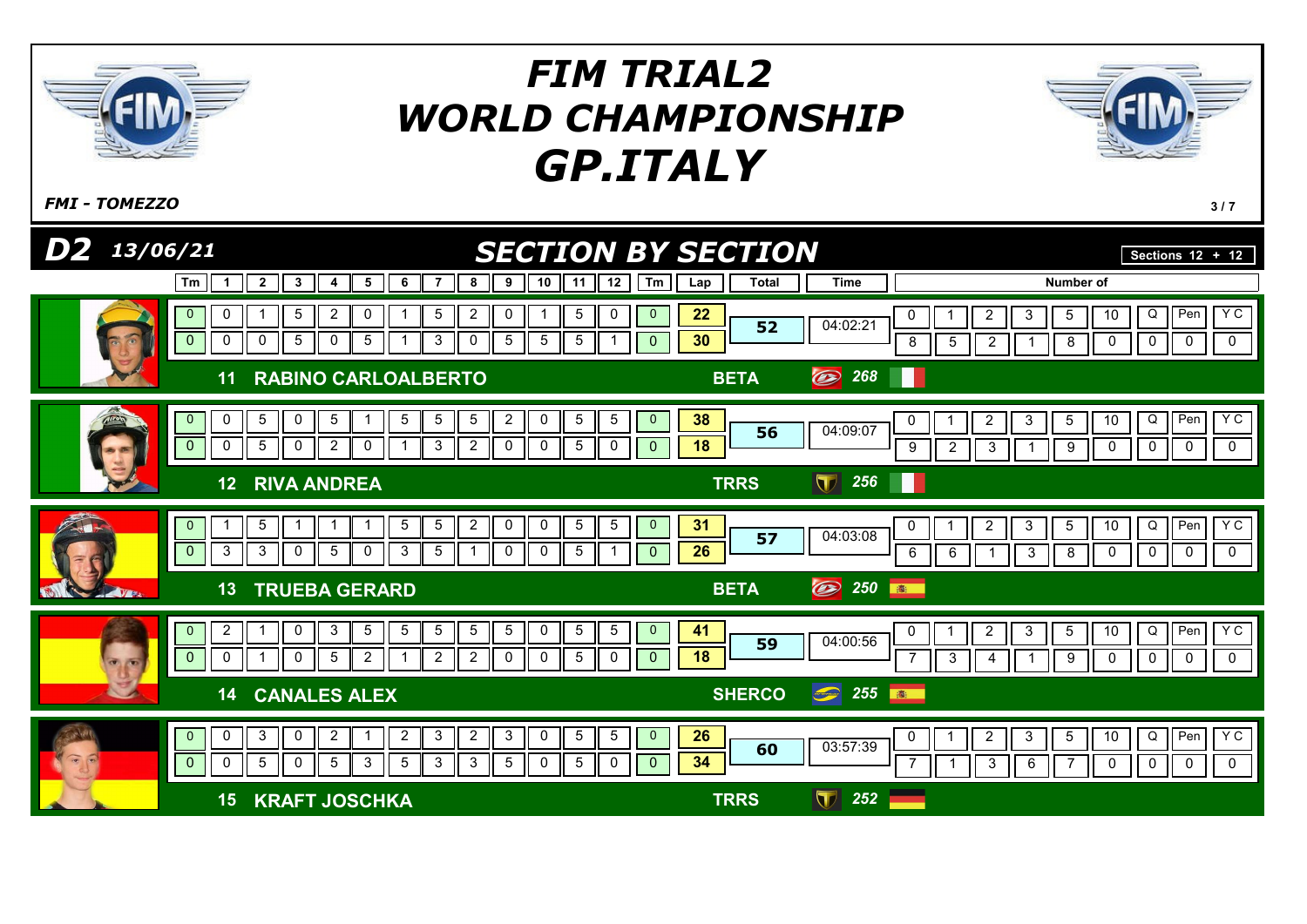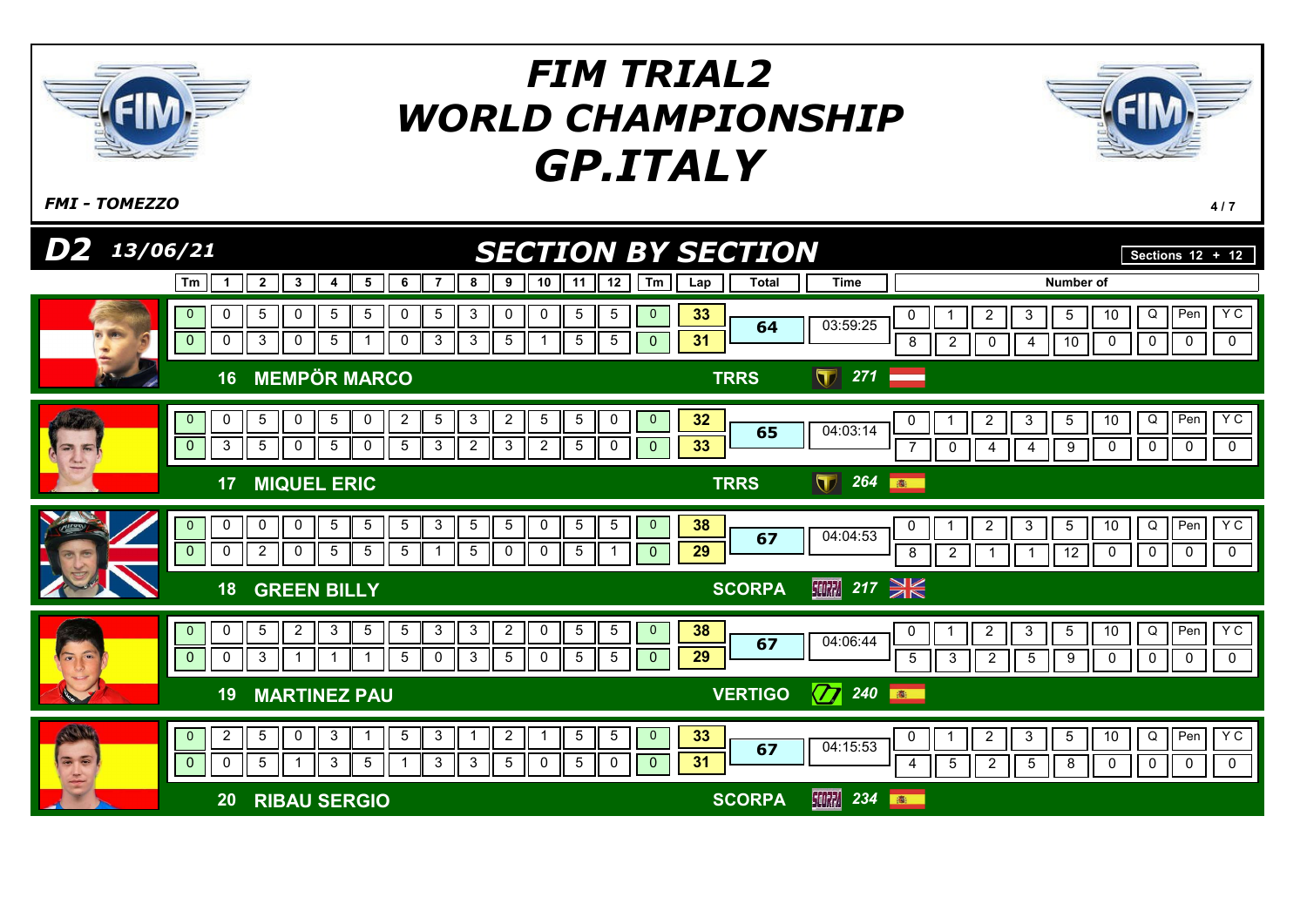

 $F$ MI - TOMEZZO 5/7

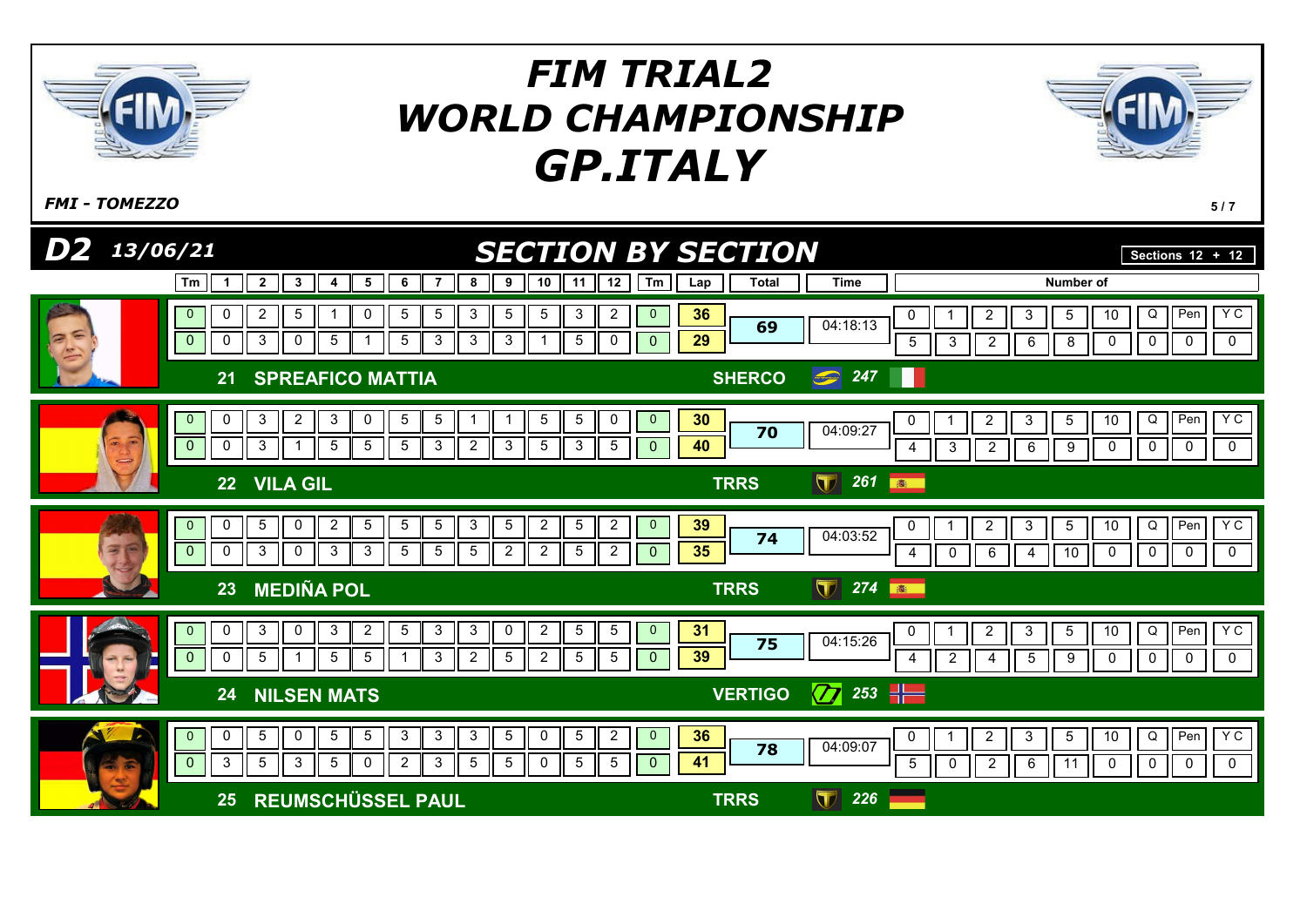



| .                          |    |                         |  |  |  |  |  |  |  |  |  |   | . . |                |                |              |                                                                        |
|----------------------------|----|-------------------------|--|--|--|--|--|--|--|--|--|---|-----|----------------|----------------|--------------|------------------------------------------------------------------------|
|                            | 29 | <b>MATTHEEUWS EMILE</b> |  |  |  |  |  |  |  |  |  |   |     |                | <b>GAS GAS</b> | $\sqrt{272}$ |                                                                        |
|                            |    |                         |  |  |  |  |  |  |  |  |  | Ш |     | 45<br>53       | 98             | 04:01:27     | Y C<br>$\mathsf{II}$ Pen $\mathsf{I}$<br>Q<br>10<br>.5<br>Ш<br>18<br>υ |
| <b>LESTANG JORDI</b><br>30 |    |                         |  |  |  |  |  |  |  |  |  |   |     | <b>MONTESA</b> | m 245          |              |                                                                        |